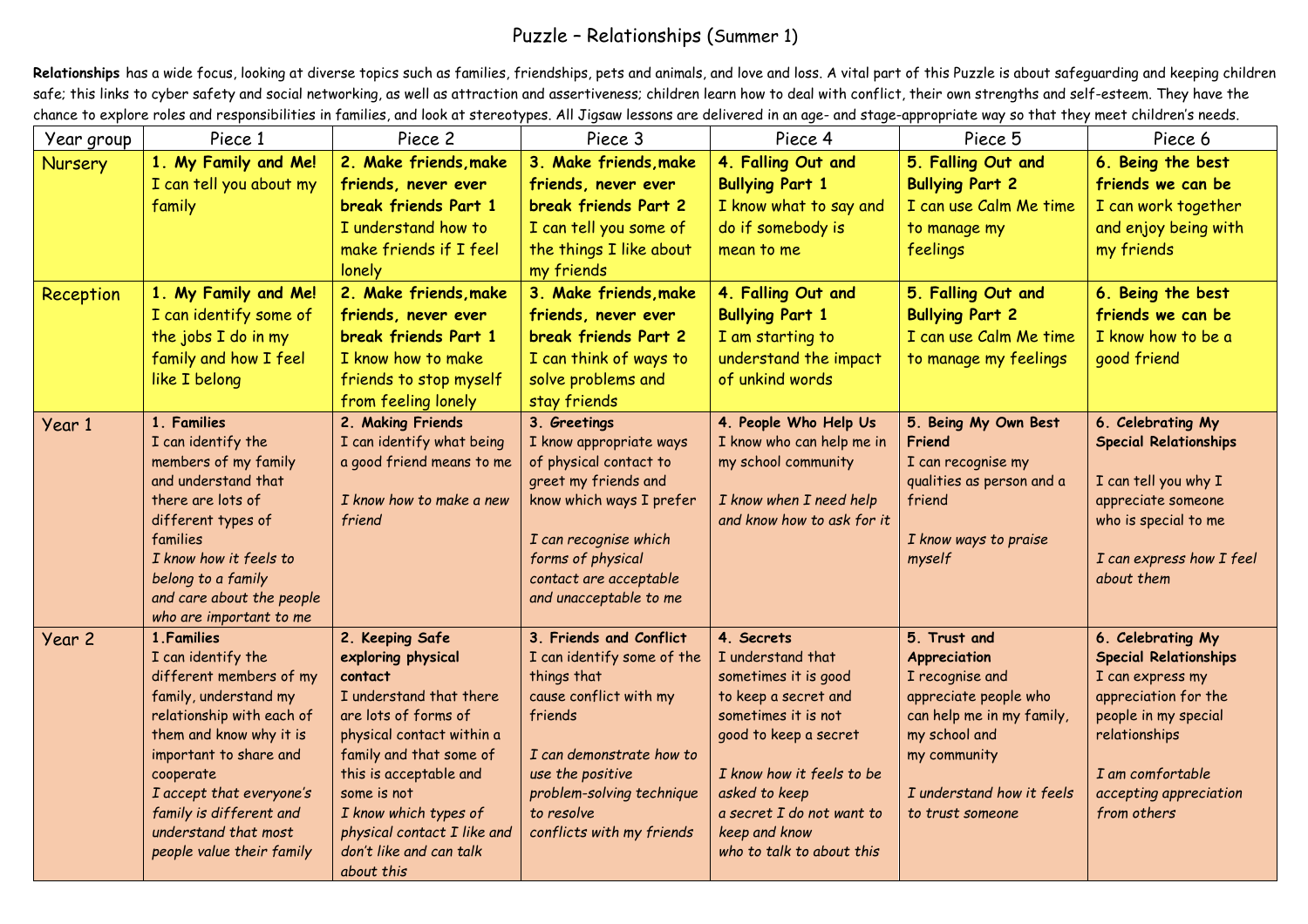| Year 3 | 1. Family Roles and<br>Responsibilities<br>I can identify the roles<br>and responsibilities<br>of each member of my<br>family and can reflect<br>on the expectations for<br>males and females<br>I can describe how<br>taking some<br>responsibility in my<br>family makes me feel | 2. Friendship<br>I can identify and put<br>into practice some<br>of the skills of<br>friendship eg. taking<br>turns, being a good<br>listener<br>I know how to<br>negotiate in conflict<br>situations to try to<br>find a win-win solution | 3. Keeping Myself<br>Safe Online<br>I know and can use<br>some strategies for<br>keeping myself safe<br>online<br>I know who to ask for<br>help if I am worried<br>or concerned about<br>anything online | 4. Being a Global<br>Citizen 1<br>I can explain how some<br>of the actions and<br>work of people around<br>the world help and<br>influence my life<br>I can show an<br>awareness of how this<br>could affect my<br>choices                                         | 5. Being a Global<br>Citizen 2<br>I understand how my<br>needs and rights<br>are shared by children<br>around the world<br>and can identify how<br>our lives may be<br>different.<br>I can empathise with<br>children whose lives<br>are different to mine<br>and appreciate what I<br>may learn from them                                                  | 6. Celebrating My<br>Web of<br>Relationships<br>I know how to express<br>my appreciation to<br>my friends and family<br>I enjoy being part of a<br>family and friendship<br>groups               |
|--------|------------------------------------------------------------------------------------------------------------------------------------------------------------------------------------------------------------------------------------------------------------------------------------|--------------------------------------------------------------------------------------------------------------------------------------------------------------------------------------------------------------------------------------------|----------------------------------------------------------------------------------------------------------------------------------------------------------------------------------------------------------|--------------------------------------------------------------------------------------------------------------------------------------------------------------------------------------------------------------------------------------------------------------------|-------------------------------------------------------------------------------------------------------------------------------------------------------------------------------------------------------------------------------------------------------------------------------------------------------------------------------------------------------------|--------------------------------------------------------------------------------------------------------------------------------------------------------------------------------------------------|
| Year 4 | 1. Jealousy<br>I can recognise<br>situations which can<br>cause jealousy in<br>relationships<br>I can identify feelings<br>associated with<br>jealousy and suggest<br>strategies to<br>problem-solve when<br>this happens                                                          | 2. Love and Loss<br>I can identify someone<br>I love and can<br>express why they are<br>special to me<br>I know how most people<br>feel when they<br>lose someone or<br>something they love                                                | 3. Memories<br>I can tell you about<br>someone I know that I<br>no longer see<br>I understand that we<br>can remember<br>people even if we no<br>longer see them                                         | 4. Getting on and<br><b>Falling Out</b><br>I can recognise how<br>friendships change,<br>know how to make new<br>friends and how<br>to manage when I fall<br>out with my friends<br>I know how to stand up<br>for myself and<br>how to negotiate and<br>compromise | 5. Girlfriends and<br>Boyfriends<br>I understand what<br>having a boyfriend/<br>girlfriend might mean<br>and that it is a<br>special relationship for<br>when I am older<br>I understand that<br>boyfriend/girlfriend<br>relationships are<br>personal and special,<br>and there is no need to<br>feel pressurised<br>into having a<br>boyfriend/girlfriend | 6. Celebrating My<br>Relationships with<br>People and Animals<br>I know how to show<br>love and appreciation<br>to the people and<br>animals who are special<br>to me<br>I can love and be loved |